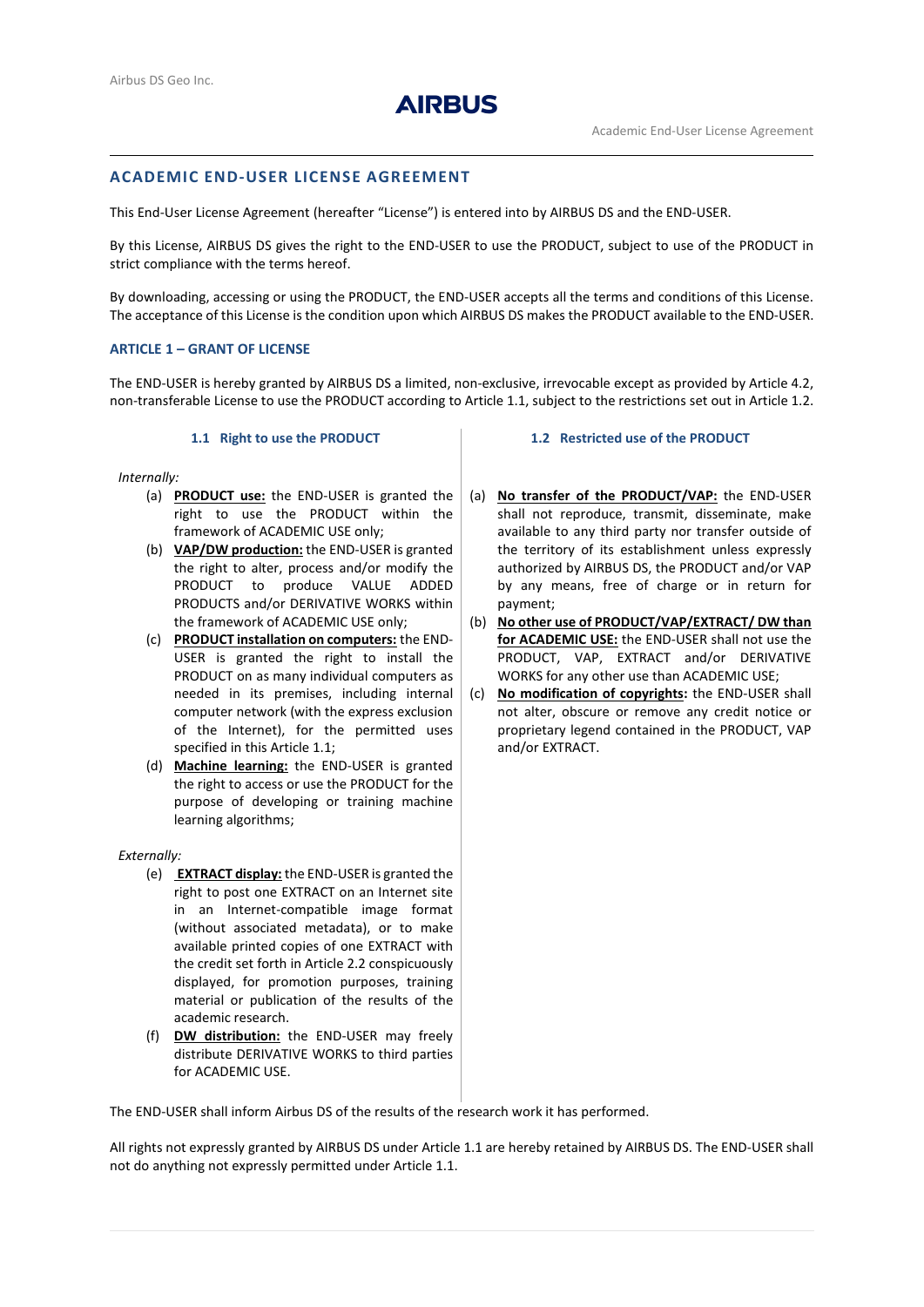# **ARTICLE 2 – INTELLECTUAL PROPERTY RIGHTS**

## **2.1 Property of the content and credit attribution**

The data contained in the PRODUCT remain the property of each corresponding entity mentioned in Article 2.2.1. The PRODUCT, VAP and/or EXTRACT, when displayed or printed in accordance with Article [1.1,](#page-0-0) shall include the credits listed in Article 2.2.1 conspicuously displayed.

#### **2.2 Intellectual Property Law**

2.2.1 The PRODUCT is protected by the copyright law detailed in the table below and international copyright laws, as applicable.

| <b>PRODUCT</b>               | Entity owner                                 | Credit attribution                                                       | Protected under<br>copyright law |
|------------------------------|----------------------------------------------|--------------------------------------------------------------------------|----------------------------------|
| SPOT 1 to 5<br>Pléiades      | Centre National d'Études<br>Spatiales (CNES) | "©<br>CNES<br>of<br>(vear<br>acquisition),<br>Distribution<br>Airbus DS" | French law                       |
| SPOT 6 and 7<br>Pléiades Neo | Airbus DS                                    | "© Airbus DS (year of<br>acquisition)"                                   | French law                       |

 2.2.2 The PRODUCT and the satellite imagery data contained therein are protected by articles L. 341-1 to 343-7 of the French Code of Intellectual Property Law as amended by the statute of 1 July 1998, relative to database copyright, and by similar statutes in European countries that have incorporated EU Directive n° 96/9 of 11 March 1996 on database copyright into their laws.

## **ARTICLE 3 – WARRANTY – LIABILITY**

- <span id="page-1-1"></span>**3.1 Warranty.** AIRBUS DS warrants that it has sufficient ownership rights in the PRODUCT to make it available to the END-USER under the terms hereof.
- **3.2 Disclaimer.** AIRBUS DS does not warrant that the PRODUCT is free of bugs, errors, defects or omissions, and that operation of the PRODUCT will be error-free or uninterrupted or that all non-conformities will be corrected. It does not warrant that the PRODUCT shall meet the END-USER's requirements or expectations, or shall be fit for the END-USER's intended purposes. There are no express or implied warranties of fitness or merchantability given in connection with the use of the PRODUCT or any other warranty. AIRBUS DS disclaims all other warranties or liabilities not expressly provided in Articl[e 3.1.](#page-1-1)
- **3.3 Liability.** In no event shall AIRBUS DS, nor its licensors, be liable for any claim, damage or loss incurred by the END-USER, including without limitation indirect, compensatory, consequential, incidental, special or punitive damages arising out of the use of or inability to use the PRODUCT, and shall not be subject to legal action in this respect.

The financial cumulative liability of AIRBUS DS and its licensors shall in any case not exceed the fees paid by the END-USER for the product(s) giving rise to the claim.

# **ARTICLE 4 – TERM AND TERMINATION**

- **4.1 License term.** This License shall run for one (1) year from the date the PRODUCT is made available to the END-USER, unless terminated pursuant to Articl[e 4.2,](#page-1-0) or as otherwise specified as part of the agreement or subscription to which this License belongs. It is granted free of royalties.
- <span id="page-1-0"></span>**4.2 Termination for END-USER's breach of License.** AIRBUS DS may, in addition to all other remedies to which it may be entitled under this License or by law, terminate this License by notice in writing if the END-USER breaches any of its provisions. The END-USER shall have no claim to any kind of indemnity in this case.